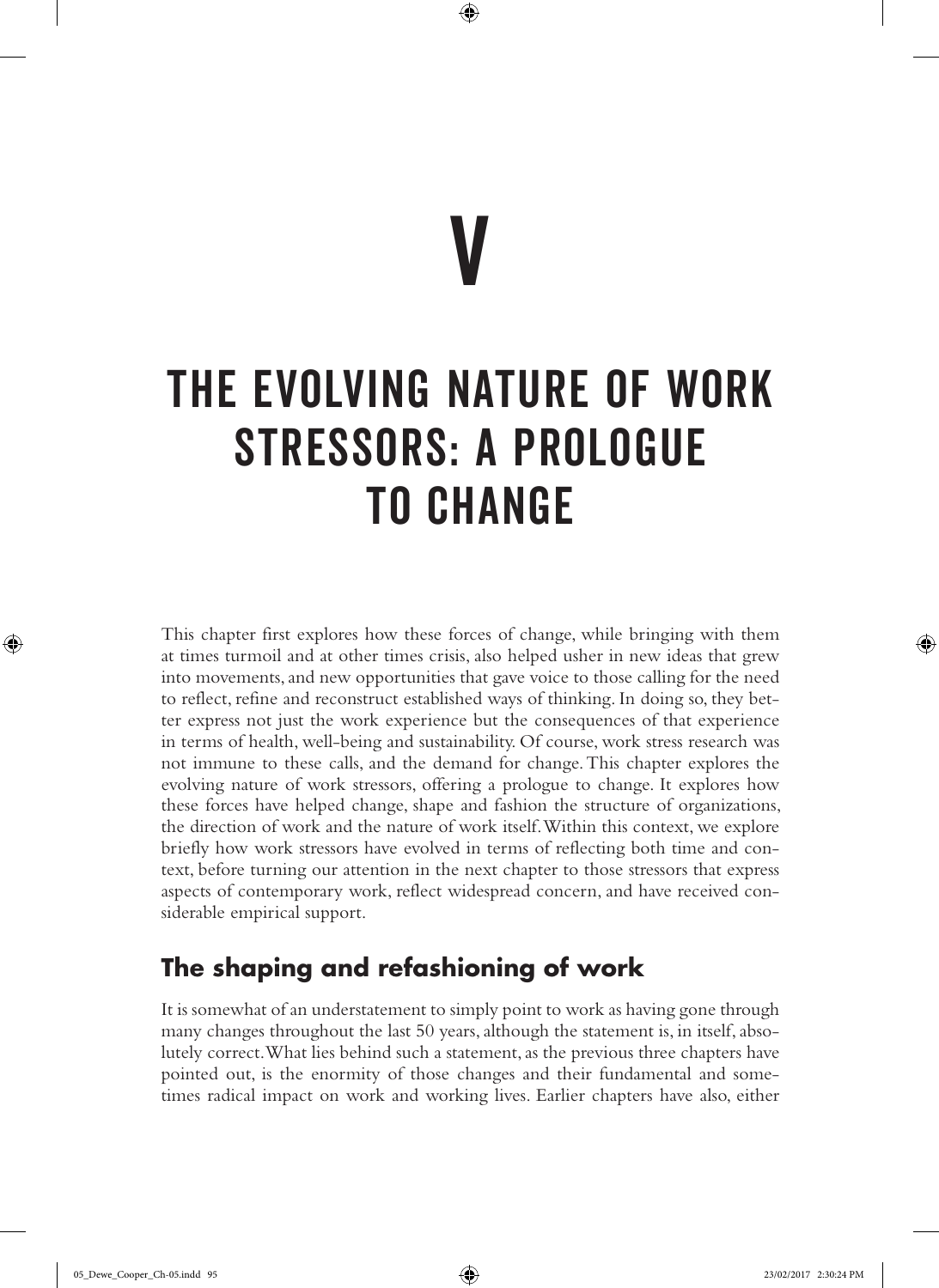⊕

explicitly or implicitly, made it clear that work and working lives will continue to be transformed, calling for 'fresh approach[es]to work' and how we are 'poised for a revolution in working practices' (Maitland & Thomson 2011, p. 32). Commentators almost universally have, as we have done, pointed to the impact of globalization, the influence and rapacious speed of technological change and the emergence of the 'new workforce' where 'tectonic shifts are taking place' in its composition (Maitland & Thomson 2011, p. 3), not, of course, forgetting how these changes have battered and transformed society more generally. All these changes are, one way or another, with some more than others, 'intimately about us' (Gratton 2014, p. 34) as we experience their effect not just on our working lives but all aspects of our lives. They have infiltrated our feelings, how we relate to others, how we make sense of things and how they continually create the need to manage what we have, what we want and what we value. We also witness the effects that these changes have on others, and how these effects in turn affect us, our capacity to give, our energy levels, the priorities we set and how we manage and cope (Gratton 2014).

It is important when thinking about how these 'forces of change' shape and fashion the nature of work and working lives to take, as Gratton suggests, a 'broad brush' approach that acknowledges both the need for a global perspective that captures the ebb and flow of transactions between nations, whilst also recognizing that 'work takes place in the context of families, expectations and hopes; it takes place within the context of the community and in the context of economic and political structures' (2014, pp. 24–25). Gratton's approach is rich in detail, strong in analysis, cogent and compelling. Gratton's dictum, calling for a broad brush approach, seems to be reflected in those themes commentators point to when describing how work and working lives are being shaped, refashioned and at times transformed. These themes include the restructuring of organizations through acquisitions and mergers as a consequence of global competition, capital and production movements and the demands for rationalization and efficiencies; the shift in emphasis to 'knowledge work' and the impact of these forces of change on the 'everyday realities of work' (Noon et al. 2013, p. 47), in terms of how, when, and where we work, who we work with, the sort of work that we do and the rewards we derive from it.

None of these themes are mutually exclusive; each is part of a complex set of interrelationships, where boundaries merge, are re-established and reshaped and assume more or less potency than before. Each is defined by elements and items that are themselves subject to change, but each separately and all collectively reflect changes to the nature of work and working lives, expressing at the same time the costs such demands for change have on individual well-being. Our aim in this chapter whilst acknowledging the complexity of change, is to explore how, as work and working lives are reshaped and refashioned by change, work stressors also evolve to reflect the changing nature of the work experience and so present researchers with challenges as to the relevance of our measures, their interpretation, meaning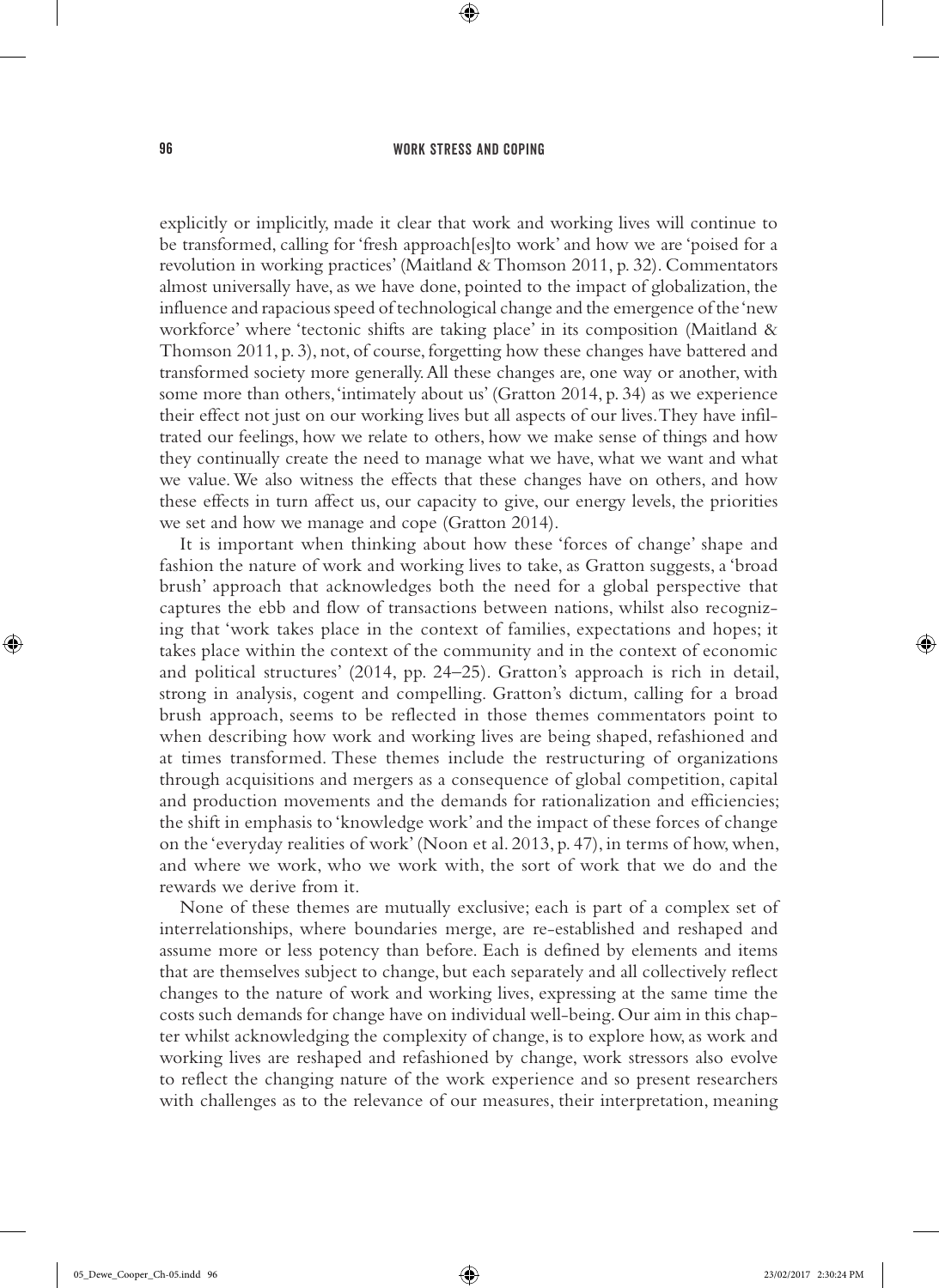⊕

and significance to those completing them and their usefulness in capturing the work/well-being relationship. With this aim in mind we return to the first of the three themes outlined above, and consider the restructuring of work and working lives through mergers and acquisitions.

# **Restructuring organizations through mergers and acquisitions**

The research on mergers and acquisitions comes with a long history that reflects its usefulness as a strategy to 'rapidly respond to the demands of a changing global environment' (Cartwright 2008, p. 583), a means of developing and growing global market economies, 'a highly popular form of corporate development' (Cartwright & Schoenberg 2006, p. S1) and an opportunity 'for organizations to enhance profitability or to survive amid ever fierce global competition' (van Dick, Ullrich & Tissington 2006, p. S69). The frequency with which this strategy is used continues to increase, as does the monetary value associated with each acquisition (Cartwright 2008; Cartwright & Cooper 2013; Cartwright & Schoenberg 2006). The complexity that accompanies such a strategy, together with the considerable difficulties in assessing their success and therefore the reporting of positive experiences and returns, the level of financial failures, and their mixed performance in relation to a range of stakeholders (Cartwright & Cooper 2013; Cartwright & Schoenberg 2006; van Dick et al. 2006), 'presents a gloomy picture' and 'an issue of public concern' (Cartwright 2008, p. 583; van Dick et al. 2006, p. S69). While the drive to understand variations in the performance and success of acquisitions has been at the heart of much research (Cartwright 2008; Cartwright & Schoenberg 2006; Cooper & Finkelstein 2016), it has always been accompanied by a growing research interest in the impact of this type of organizational change on those involved and 'their emotional and behavioural response' (Cartwright & Schoenberg 2006, p. S3).

It is clear that mergers and acquisitions are met with 'apprehension and concerns' (van Dick et al. 2006, p. S69), 'uncertainty and fear of the unknown' (Cartwright 2008, p. 586), 'a diminished degree of predictability' (Hellgren, Sverke & Näswall 2008, p. 46) and 'clashes of culture, strategy, operations and personalities' (Allred, Boal & Holstein 2005, p. 23). While individual responses to these fears, apprehensions and concerns have offered researchers a route to explain why mergers and acquisitions underperform (Cartwright 2008), the link between such feelings and stress has been confirmed (Ahammad,Tarba,Liu,Glaister & Cooper 2015). Job insecurity has emerged as the stressor most closely associated with the feelings emanating from mergers and acquisitions, has attracted a considerable empirical following, is regarded as a central construct in understanding 'the dramatic changes' in work and working lives and reflects, on the 'brink of a new millennium', a need to learn more

♠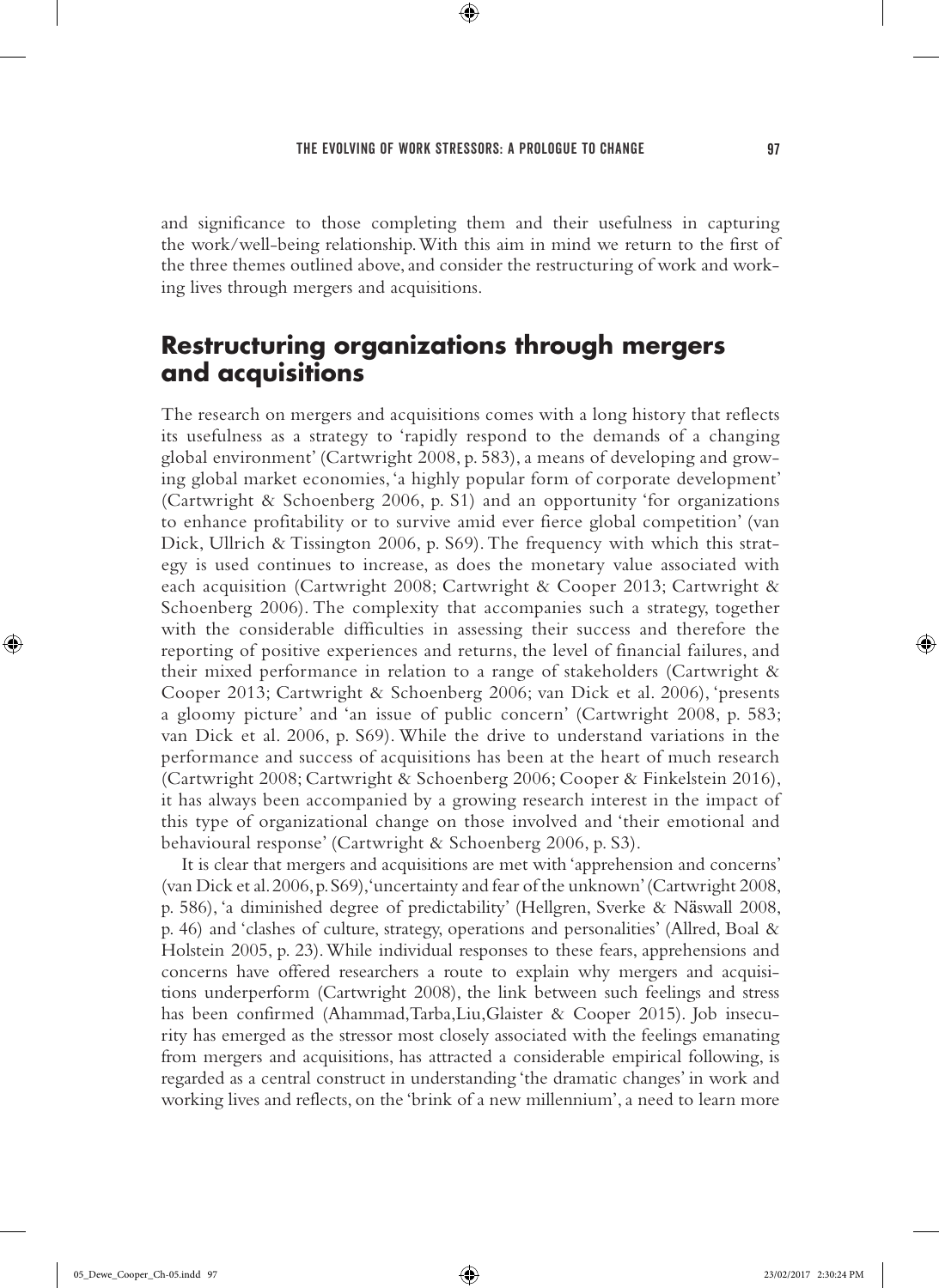⊕

about employment uncertainty and 'the nature of job insecurity' (Sverke & Hellgren 2002, p. 23). Job insecurity falls, like job loss (Karren 2012) under the general rubric of economic stress – those stressors that refer to 'aspects of economic life that are potential stressors for employees and their families' (Probst 2005, p. 268). Job insecurity has, through the notion of job uncertainty, links with the earlier concept of merger stress (Cartwright & Cooper 2013) and has 'detrimental consequences' for employee attitudes and well-being (Sverke & Hellgren 2002, p. 24).

While it is important to focus on well-being, it is equally important, as Cartwright argues, when considering the impact of mergers and acquisitions to focus on how this type of organizational change 'threatens and challenges' social needs, particularly organizational identity (2008, p. 588), not forgetting the growing body of research 'directed at the cultural dynamics of mergers and acquisitions' (Cartwright & Schoenberg 2006, p. S3). Positive benefits also flow from mergers and acquisitions and researchers are catching the mood of positivity by exploring both the role of positive emotions (Cartwright 2008) and their cultivation (Kusstatscher 2006) throughout this type of organizational change. How individuals respond to the merger or acquisition depends on how the integration process is managed. Appelbaum and his colleagues offer a behavioural approach to guide managers through all stages of the merger and acquisition process, drawing attention to the importance of communication, the role of culture, the complexities surrounding the change process and the role of managers, as such a process 'assumes significant effort and dedication' (Appelbaum, Gandell, Yortis, Proper & Jobin 2000a, p. 658; Appelbaum, Gandell, Shapiro, Belisle & Hoeven 2000b). These authors (Appelbaum et al. 2000a, p. 649), point to what they describe as the 'merger syndrome', characterized by the centralization of the integration process, a corresponding decrease in communications and stress so the 'level and quality of planning' (Nguyen & Kleiner 2003, p. 447) becomes crucial for success both in regard to those involved in the process and more significantly those who lead it.

While the 'influence of OB research continues to be overshadowed by that of financial scholars' (Cartwright 2008, p. 995), and while mergers and acquisitions are 'complex settings for research', three issues emerge from this brief overview: (a) that our knowledge of the emotional and behavioural responses to mergers and acquisitions continues to develop; (b) that leadership is key to the integration process; and (c) that researchers need to better understand and learn more about the properties, nature and consequences of job insecurity.

As work and working lives are reshaped and refashioned by change, work stressors also evolve to reflect the changing work experience presenting researchers with the challenge as to the relevance of our work stressors measures, their interpretation, meaning and significance to those confronted with completing such measures and their usefulness in capturing the work/well-being relationship. Three themes reflect the reshaping and refashioning of work stressors.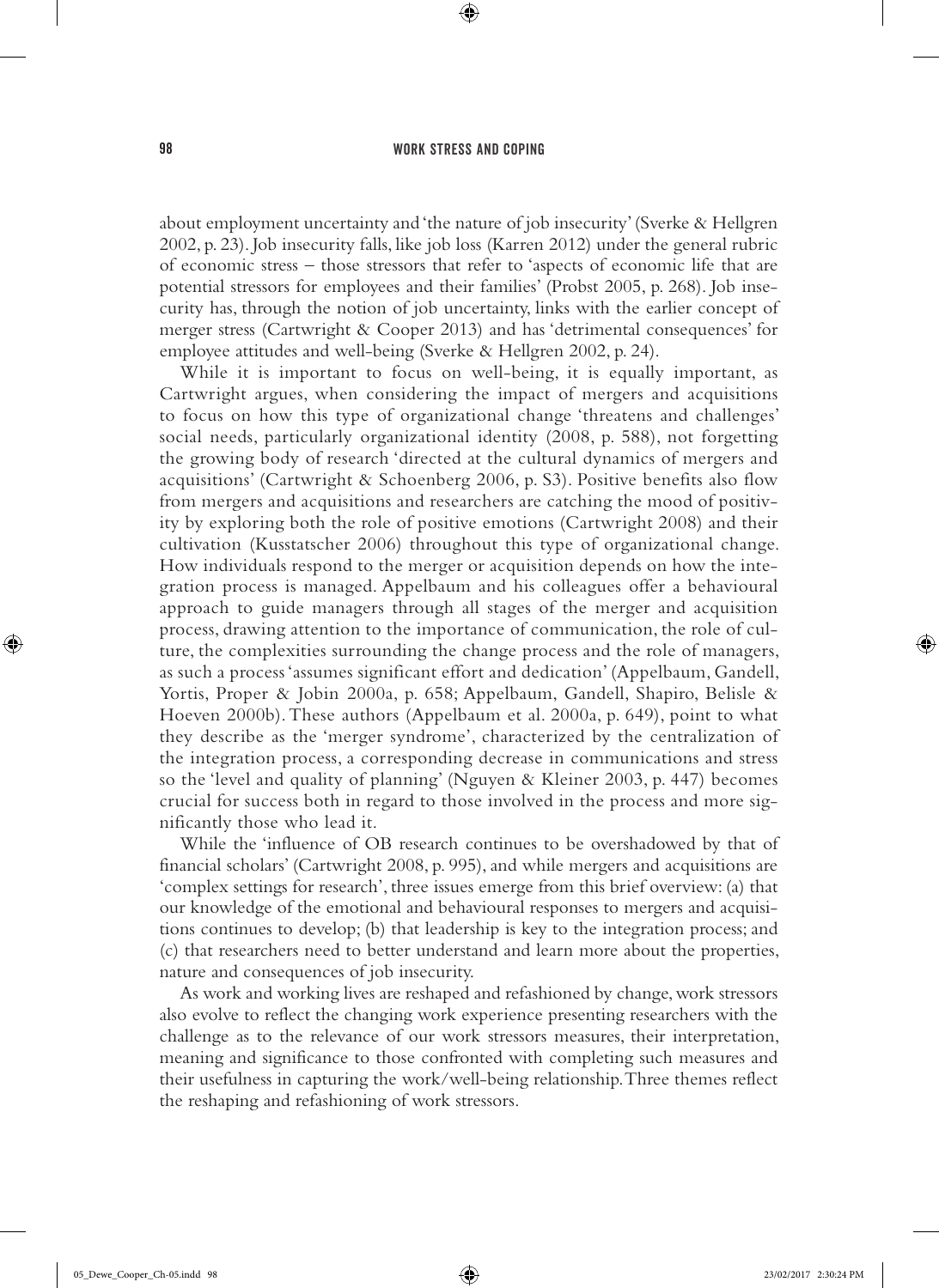$\bigoplus$ 

# **TARIF V1** ORGANIZATIONAL RESTRUCTURING THROUGH MERGERS AND ACQUISITIONS  $\circ$  Mergers and acquisitions are a useful strategy 'to rapidly respond to the demands of a changing global environment' (Cartwright 2008, p. 583). o While the drive to understand the performance and success of mergers and acquisitions has been at the heart of much research it has always been accompanied by a growing research interest in the impact of this type of organizational change on those involved and 'their emotional and behavioural response' (Cartwright & Schoenberg 2006, p. 53). { It is clear mergers and acquisitions are met with 'apprehension' and 'concerns' (van Dick et al. 2006, p. 569), 'a diminished degree of predictability' (Hellgren et al. 2008, p. 46) and 'clashes of culture, strategy, operations and personalities' (Allred et al. 2005, p. 23).  $\circ$  While 'the influence of organizational behaviour research in mergers and acquisitions continues to be overshadowed by that of financial scholars' (Cartwright 2008, p. 995) work stress researchers need to understand and learn more about the properties, nature and consequences of job insecurity.

# **The shift to knowledge work and the reshaping of work**

Turning to the remaining two themes of this chapter, we first explore the growth of the service sector, where we saw the transition towards what became known as the 'new economy' quickly transformed into the 'knowledge economy' and where we are living and working in an age of information and knowledge. The story of the knowledge economy is, as Brinkley explains, a tale of how 'general purpose technology' combined with 'intellectual and knowledge assets – the intangibles' fuelled 'a profound shift' in demand 'towards high valued added, knowledge intensive goods and services' (2008, p. 9). The transformation of the economy, and in its wake, work and working lives rested on three changes: (a) the rise of knowledge intensive industries and high-tech manufacturing; (b) a shift away from investments in traditional physical assets to intangible assets such as 'software, human and organizational capital, research and development, brand equity, design and copyright'; and (c) the demand for a highly skilled workforce (Brinkley, Fauth, Mahdon & Theodoropoulou 2010, pp. 5, 9–10).

♠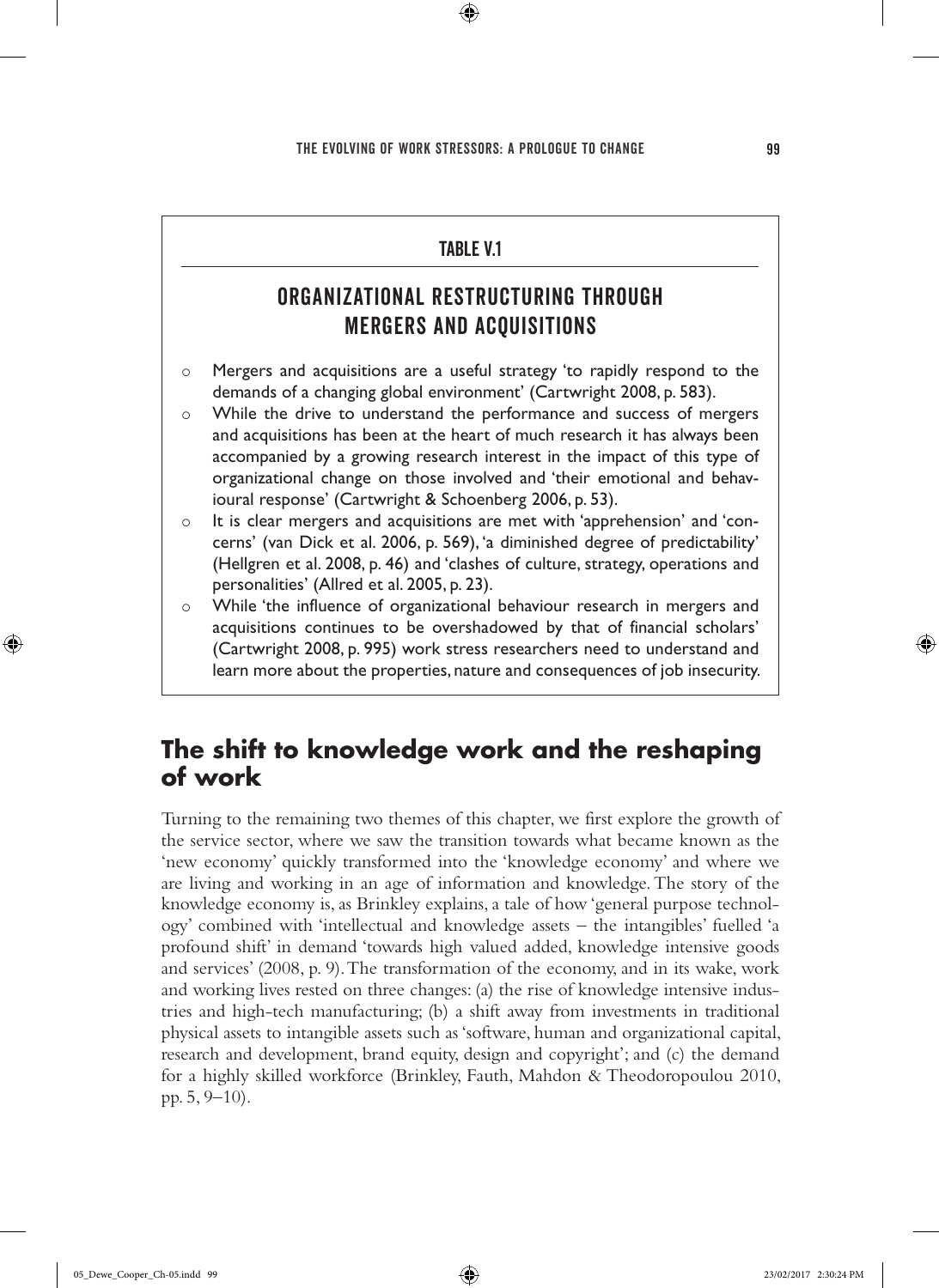⊕

Knowledge is now an economic good, and its 'most important property' is that it is 'the ultimate economic renewable' because 'the stock of knowledge is not depleted' and its value increases as it is shared with others (Brinkley 2006, p. 5). What's more, knowledge 'has become central to the production of organizational value' (Brinkley et al. 2010, p. 17). Nevertheless, because, as a commodity, 'knowledge' is everywhere, this immediately presented the need for improved measures of what is 'knowledge work', who are the 'knowledge workers', is 'knowledge work' good work (Brinkley et al. 2010), and how does the term knowledge economy help us understand the changing nature of work and working lives? Because we live in a world where the speed of innovation is so great, defining the economy or the age is fraught with difficulties. Whether we have ever left the information age or the knowledge economy remains a moot point for, as each generation of technological change brings with it new opportunities, so knowledge itself changes in the way it is created, how it is marketed, the demand for it, the way it is accessed, evaluated and assessed, the way we think about it and the way it is consumed and used.

Describing the economy as a 'knowledge economy' shouldn't be interpreted as implying that there is a 'non-knowledge economy' as this descriptor is used to describe 'a change in economic structures, and the way firms and people operate across all sectors affecting a very wide range of occupations' (Brinkley 2008, p. 13). So when we think of the many ways in which the economy has been described there is one common theme running through them, that is, that 'the economy is becoming increasingly weightless' (Coyle & Quah 2002, p. 8). The descriptor of weightlessness captures the idea that 'creating value depends less and less on physical mass, and more and more on intangibles, such as human intelligence, creativity, and even personal warmth' (Coyle & Quah 2002, p. 8). Using weightlessness as a descriptor leaves behind the undertones associated with the idea of knowledge, freeing us and helping us better understand the impact of ubiquitous technology, the notion of seamless interconnectivity, the significance of context, the nature of 'network individualism' and its role as a 'social lubricant' (Rainie & Wellman 2014, p. 107), and the potential of a technologically driven transformation of work, working lives and lives in general.

So what does this mean for 'work'? We begin by acknowledging as we have done before (Dewe & Cooper 2012, pp. 34–35), the growth of the service sector, the jobgenerating ability of knowledge-based industries, the importance of innovation and entrepreneurialism, research and development, value-added design, product differentiation, fashion and marketing, the intensity of competition and the ever presence of globalization (Brinkley 2008). At the same time, management development and skill enrichment will become 'even more crucial' (Confederation of Business Industry 2007, p. 10), requiring a constant need for a greater emphasis on human resource management (Saridakis & Cooper 2013), a shift to resource-based strategies (competing through people), the expression of human resources through forms of employee engagement, value-driven rather than control-driven organizational cultures, more socially responsible management styles, an emphasis on sustainability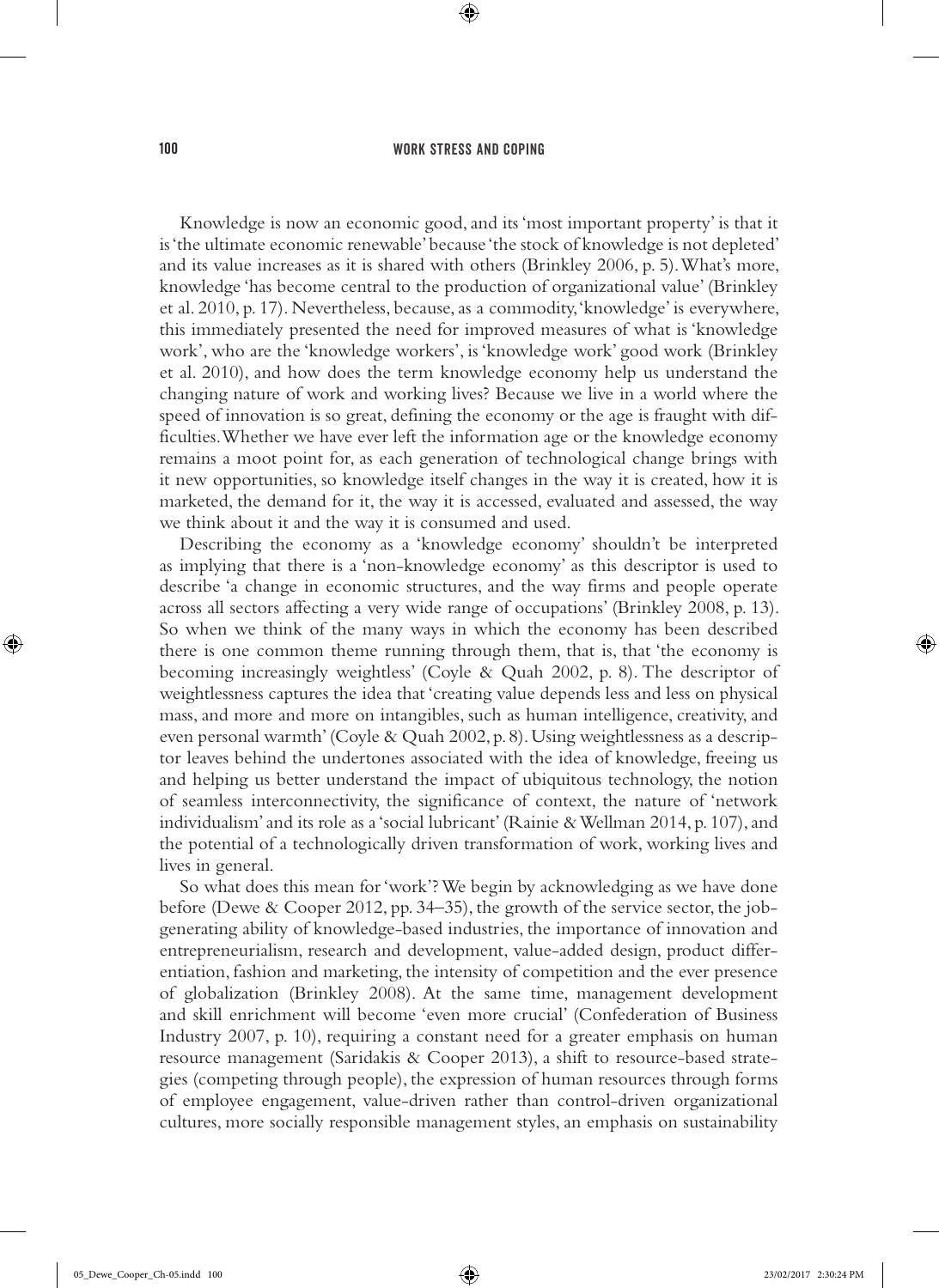⊕

that extends beyond the green agenda to sustainable working lives, the importance of facilitation, collaboration and lifelong learning (see Dewe & Cooper 2012, pp. 36–37), and the ideas of partnership being something more than 'a well meaning slogan' (Taylor 2005, p. 22). Work for many will become more intense, more goal and deadline directed, more project and team organized, assume an 'emotional quality', require the ability to boundary span, have the potential to be more flexible, will require a greater maintenance of work–life balance, and emphasize the importance of context, meaning and well-being (Dewe & Cooper 2012, p. 37).

Three themes emerge from this change: (a) the reshaping of organizations to reflect more organic and network structures; (b) the emphasis on resource-based strategies, and human resource management's pivotal role in bringing about sustainable success both operationally and strategically; and (c) the intensity of work itself, as the patterns of work change (Dewe & Cooper 2012, p. 37). As we have noted before (Dewe & Cooper 2012, pp. 33–34, 37), the third theme encompasses how work is arranged in relation to both time and place, the way work goals are organized, set, achieved and evaluated, how it assumes a more emotional quality, how uncertainty is more likely to accompany the work experience, how the demands for a sense of work–life balance are achieved, how the social aspects of work become more complex in terms of establishing and maintaining working relationships, communicating and collaborating, how facilitation and cooperation become skills required at all levels of management, how changing work values reflect changes in the meaning of work, and the constant need to reconcile the conflicting demands between 'what we want from work and what work provides' (see Dewe & Cooper 2012, pp. 34, 37).

Many of the changes mentioned above 'will be experienced [by workers] in different strengths across different sectors, industries and workplace' (Donkin 2010, p. 248). Yet embedded in all the rough and tumble of this change, the turbulence it creates and the economic chaos that at times accompanies it, there has remained a constant theme to focus on 'what makes good work', to understand 'why job quality in a changing economy matters' (Coats & Lekhi 2008, p. 11), to recognize that 'if we care about the capabilities of individuals to choose a life that they value then we should care about job quality' (Coats & Lekhi 2008, p. 6), that 'finding meaning in work matters to people' (Parker & Bevan 2011, p. 5) and that while it is 'a trickier task' policy makers should be concerned with measuring progress towards 'fulfilling employment' (Brown et al. 2006, p. 1). The 'good work' agenda has also attracted the attention of those monitoring the scale, growth and importance of knowledge work. While acknowledging that job quality is a pathway to health and well-being, and accepting that job quality is important across the workforce 'regardless of the degree of knowledge content in their jobs', the question 'is knowledge work better for us' is one that demands attention (Brinkley et al*.* 2010, p. 6). Accepting the difficulties associated with terms like 'knowledge worker' and 'knowledge economy' Brinkley nevertheless, in trying to get to grips with whether knowledge work is good work, raises the all-important question of whether the knowledge economy has 'a dark side' (2008, p. 9).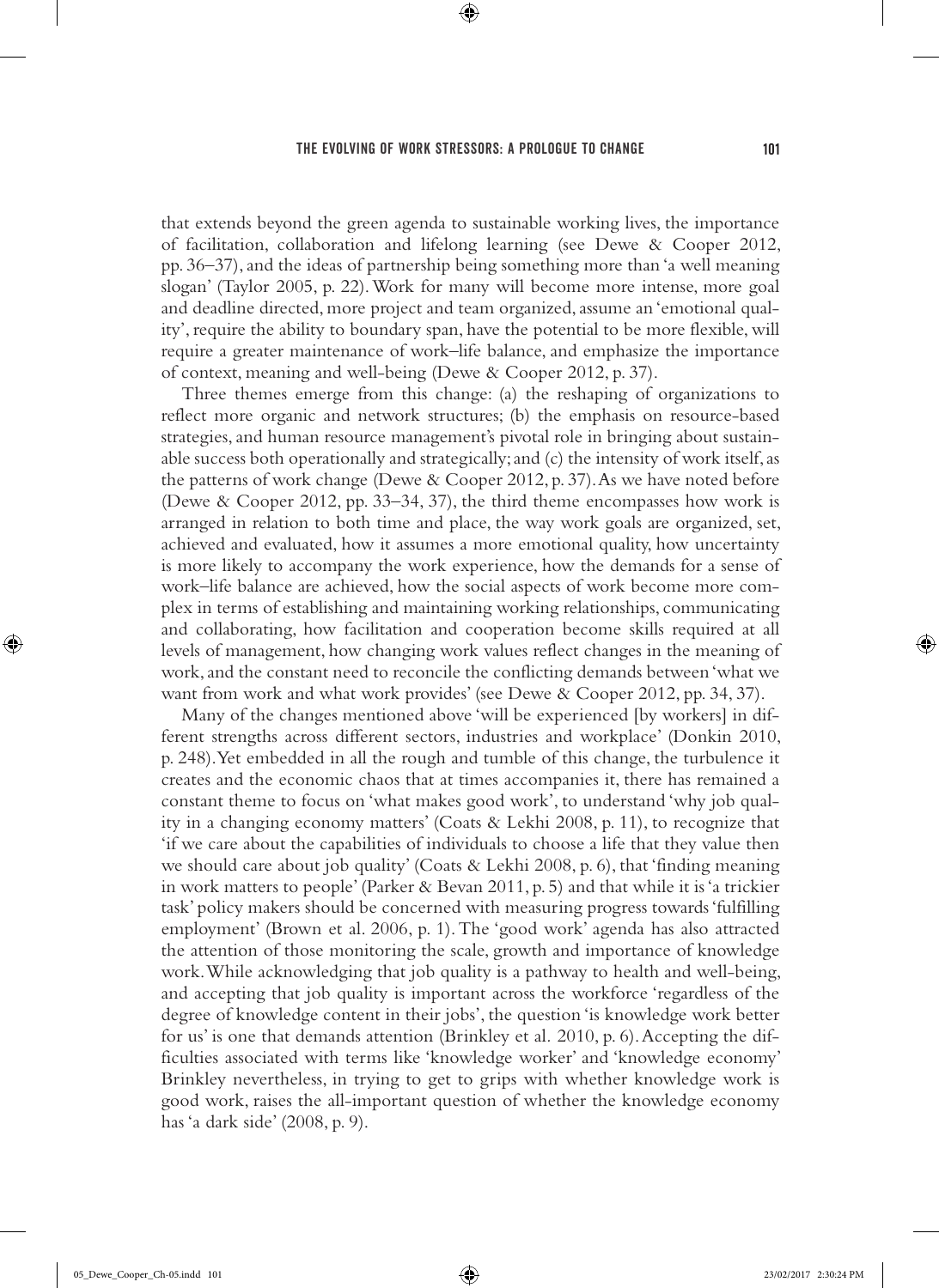⊕

While Brinkley's research to date is reassuring, in the sense that 'this new working elite' has not made worse those existing 'divides' in the labour market, it has not, he goes on to add, done anything to improve them, concluding that 'there is no room for complacency' (2008, pp. 9–10). It wasn't long before other researchers also began to point to the 'dual nature' or 'double-edged' side to technology (Day et al. 2010; Tarafdar et al. 2007), and 'these dual and sometimes dark, effects of the implementation and use of Information and Communication Technologies' (Tarafdar et al. 2007, p. 302). The 'explosive growth of [these] end-use computing and networking technologies' (Ragu-Nathan et al. 2008, p. 417), their implementation and application, was soon to be associated with stress and a phenomenon called technostress. Technostress described 'the state of mental and physiological arousal observed in certain employees who are heavily dependent on computers in their work' (Arnetz & Wiholm 1997, p. 36). Two avenues for research accompanied the concept of technostress. The first concerned the need to understand exactly what it is about these technologies that 'ultimately leads to stress' (Ayyagari et al. 2011, p. 832). The second explored the impact of technostress, the issue of computer anxiety (Shu, Tu & Wang 2011), its pathway towards technophobia (Thorpe & Brosnan 2007) and, not forgetting of course, techno-enthusiasts (Coget 2011).

The ubiquitous nature of technology, its networking and interconnectivity capabilities soon led researchers to look beyond the concept of technostress to other types of behaviours and attitudes when considering the role of technology and its impact on the nature of work and our working lives. A body of research was soon to grow around topics that ranged from problematic internet use (Hetzel-Riggin & Pritchard 2011), to internet abuse and internet addiction (Griffiths 2010), the quality, quantity and management of emails (Whittaker, Bellotti & Moody 2005), cyberbullying (Sabella, Patchin & Hinduja 2013), sensitivity to mobile phones (Rubin, Cleare & Wessely 2008), the benefits and dangers of social networking (Turel & Serenko 2012), cyberloafing (Lim & Chen 2012) and teleworking (Bailey & Kurland 2002). Researchers have not just limited their attention to the impact of technology on behaviours, attitudes and well-being. Technology's reach extends beyond organizational boundaries, and so researchers have continued to track and explore issues like work–family (life) balance (Brough & Kalliath 2009), extending that research from the more traditional focus on spillover to issues of crossover (Bakker, Westman & van Emmerik 2009), segmentation and integration (Ashforth, Kreiner & Fugate 2000; Kreiner 2006) along with the issue of flexible working (Pardey 2013). Since the boundaries of time and place of work have been blurred and at times lost in terms of how, when and where work is performed, it's not surprising to find that researchers have also been building a corpus of research around topics like workaholism (Snir, Harpaz & Burke 2006), counterproductive work behaviours (Sackett 2002), dysfunctional behaviour (Robinson 2008), corruption in organizations (Burke, Tomlinson & Cooper 2011) and employee morale (Bowles & Cooper 2009).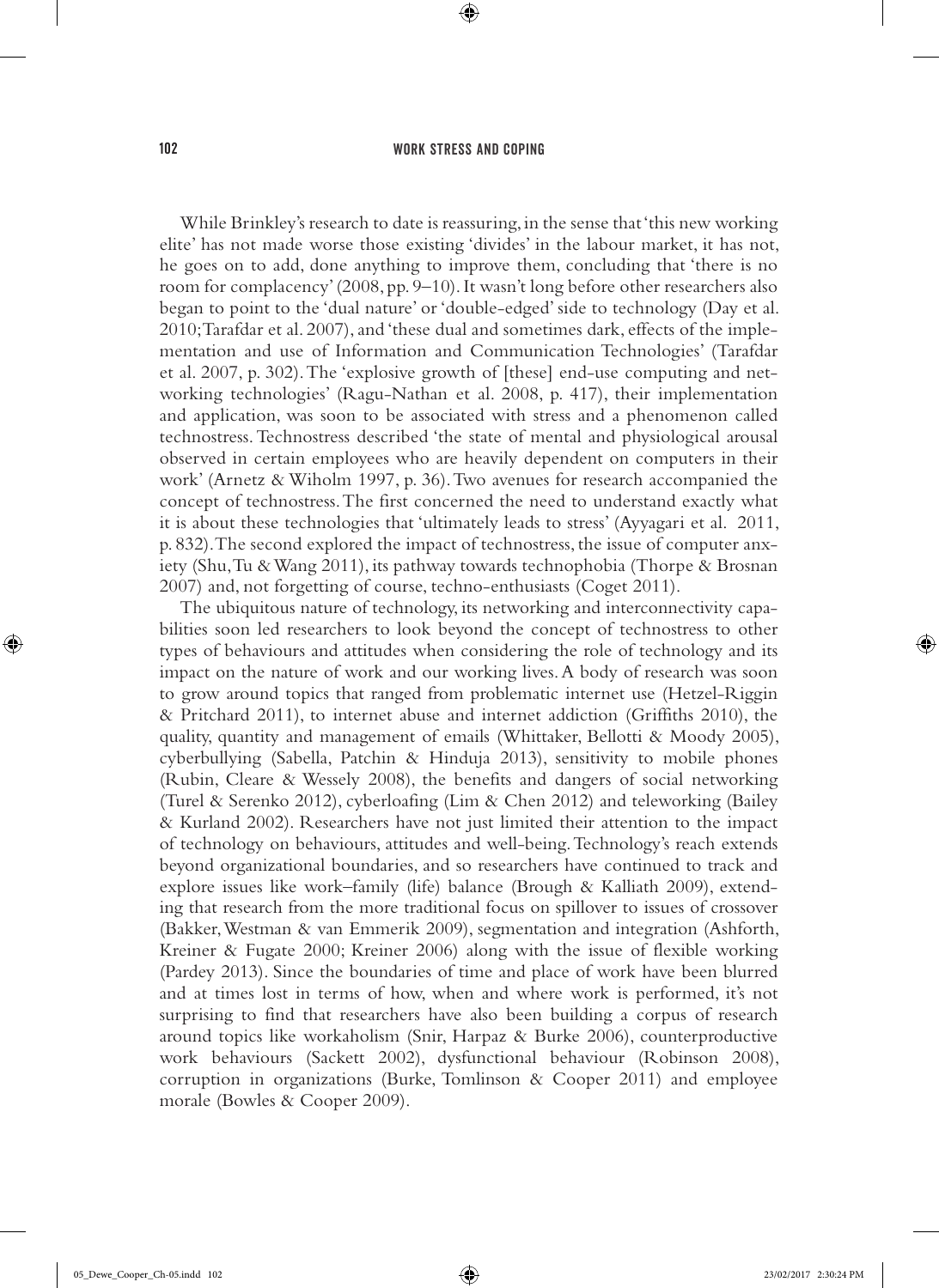## The evolving of work stressors: A prologue to change 103

 $\textcircled{\scriptsize{*}}$ 

A transformed weightless economy with its emphasis on value creation through intangibles that embrace knowledge, skills and creativity, its reshaping of the nature and character of work where the emphasis is on resource-based strategies, the growing significance of human resource management, and management styles that emphasize value driven leadership, collaboration, facilitation and team work, provided the context (see Dewe & Cooper 2012, p. 37) for the emergence of a new generation of work stressors. Before we turn to examine some of these new generational stressors in more detail we briefly turn our attention to the evolution of work stressors more generally, exploring how measures of more traditional stressors need to adapt and more importantly maintain their relevance in a world where work is constantly changing in terms of how, when and where work is performed and experienced.

## Table V.2

## THE SHIFT TO KNOWLEDGE WORK

- o The transformation of the economy and in its wake work and working lives rested on three changes: '[t]he rise of knowledge intensive industries and high tech manufacturing, a shift from investments in traditional physical assets to intangible assets such as 'software, human and organizational capital, research and development, brand equity, design and copyright' and the demand for a highly skilled workforce, (Brinkley et al. 2010, pp. 5,  $9 - 10$ ).
- $\circ$  So when thinking of the many ways in which the economy can be described, a key concept is that 'the economy is becoming increasingly weightless' (Coyle & Quah 2002, p. 8).
- $\circ$  Using 'weightless' as a descriptor helps us to better understand the impact of ubiquitous technology, the notion of seamless interconnectivity, the significance of context and technology's role as 'a social lubricant' (Raine & Wellman 2014, p. 107).
- { It wasn't long before researchers began to point to the 'dual nature' or 'double-edged' side to technology (Day et al. 2010; Tarafdar et al*.* 2007) with its implementation and application soon to be associated with stress and a phenomenon called technostress, questioning what it is about these technologies that 'ultimately leads to stress' (Ayyagari et al. 2011, p. 832).
- o Technology's reach extends beyond organizational boundaries and so researchers have continued to track and explore issues like family–life balance (Brough & Kalliath 2009).

♠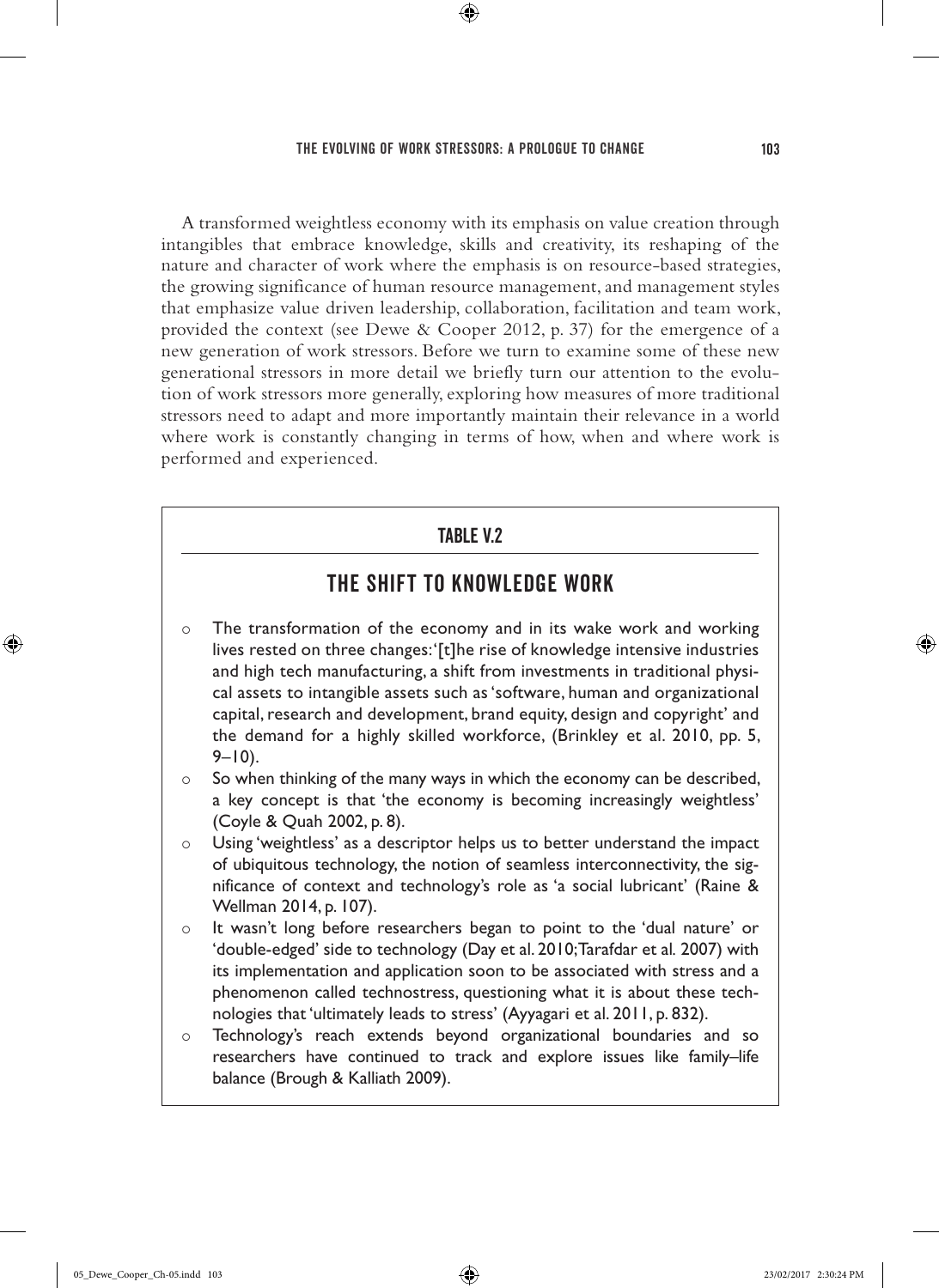⊕

# **The evolving nature of work stressors**

'In one way or another', argues Barling and his co-authors, work stressors 'have attracted considerable empirical attention and public fascination' (Barling, Kelloway & Frone 2005, p. 3), not least because each of us has a strong personal interest in understanding what the causes of work stress are, and what it means to experience them. This helps to explain why, despite significant advances in our understanding of job stressors, it still remains, according to one of the seminal writers in the field 'an unfinished enterprise' (Beehr 1998, p. 843). You can understand why there is such an interest as stressors are, by nature, products of environmental circumstances, and as these circumstances change, then so must stressors change both in form and structure if they are to maintain a relevance despite the fact that some appear to take on 'a timeless quality' (Jex & Yankelevich 2008, p. 498). It is these changing circumstances that also provide the context from which, as we have discussed (see Dewe & Cooper 2012, p. 94), new generations of stressors emerge. So, to provide a sense of how work stressors, products of a changing environment, adapt we briefly explore what is a rich history of change before turning to describe in more detail a new generation of stressors. Finally we explore how the constancy of change challenges established measurement practices, questioning not only their capacity to capture the work context, but also their utility and relevance to express the work experience, its intensity, its meaning and its ability to convey affect.

## Table V.3

## THE RESHAPING OF WORK

- $\circ$  You can understand why there is such an interest in stressors as they are, by nature, products of environmental circumstances and as these circumstances change, then so must stressors change both in form and structure, if they are to maintain a relevance despite the fact that some appear to take on 'a timeless quality' (Jex & Yankelevich 2008, p. 498).
- ${\circ}$  So it is against a backdrop of social, economic and political upheaval demanding jobs, a greater urgency to restructure, a more complex human resource management environment, and the ever presence of technological change and innovation that these changes simply reinforce feelings of job insecurity, the intensity of work, the demands of technology and a deterioration in working relationships and work behaviours (Dewe et al. 2010).
- { Work stress researchers have been 'confront[ed] with a something of a different challenge' (Barling et al. 2005, p. 3), that is, that there are a considerable number of issues – potential stressors (e.g. terrorism, organizational politics

♠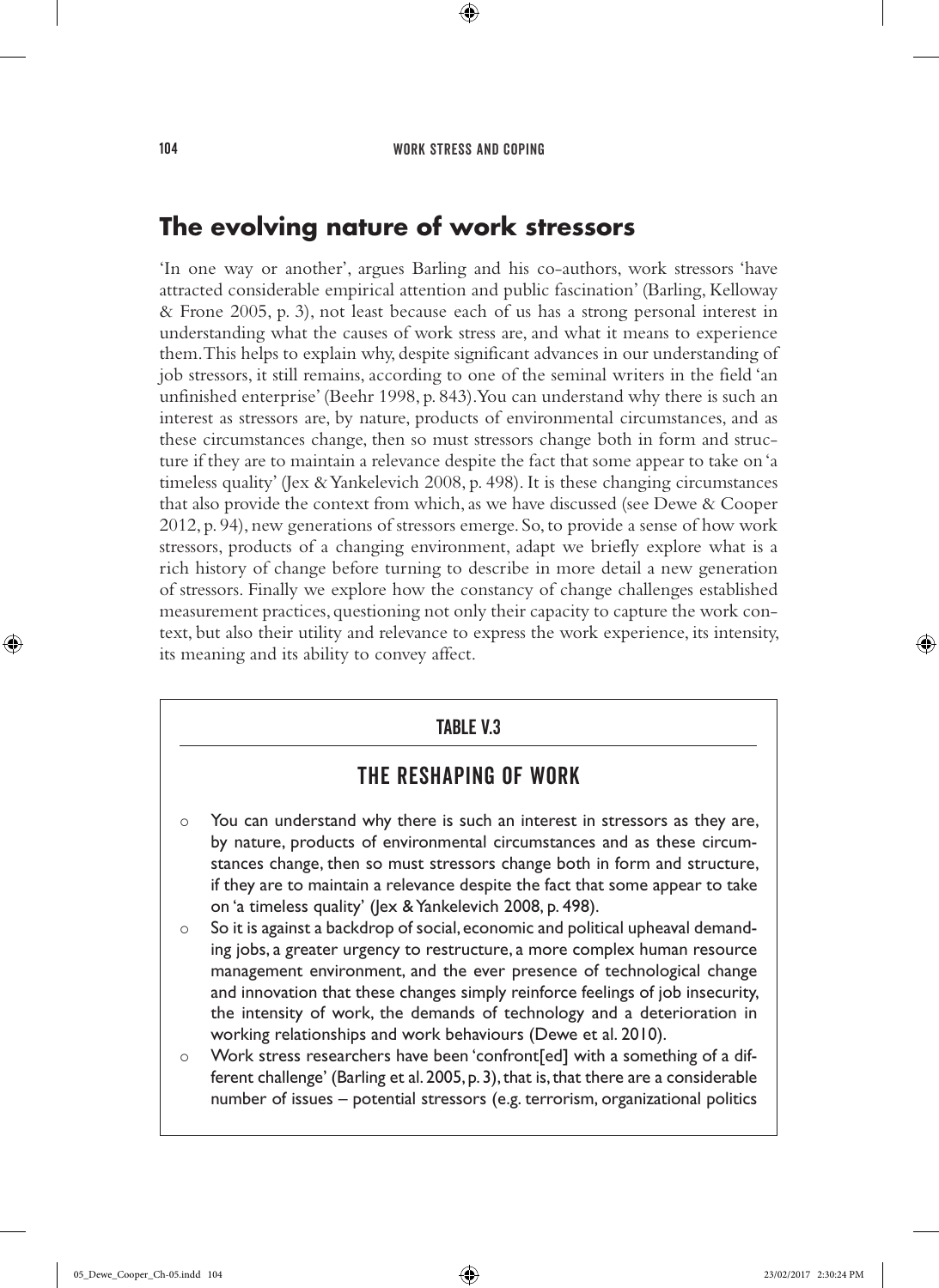⊕

and justice) – that organizations and employees face that have been explored in the general psychology literature but have not been addressed 'from a work stress perspective' and so haven't yet received the empirical attention that this perspective offers (Barling et al. 2005, p. 3).

- $\circ$  A further challenge for work stress researchers is to 'be alert' to questions of whether 'the standard ways of working' still prevail and the need in terms of stressor relevance give adequate attention to the variety of 'non standard ways' of working that are rapidly increasing. So it is no longer the case that non-standard work can be assumed 'to look like' standard work – making 'non-standard working' a topic 'in its own right' (Ashford et al. 2007, p. 67), and raising implications for stressor identification.
- $\circ$  Also the reshaping of work means challenges for measurement how the consistency of change challenges established measurement practices, questions their capacity to capture the contemporary work context, their usefulness and relevance to express that work experience, its intensity, its meaning and its ability to convey affect (Dewe & Cooper 2012).

# **Stressors: A brief history of change**

Challenges and difficulties confront anyone exploring the history of stressors, for it is a history of the concept of stress itself, a history within a history, a history of change and a history that needs to confront, like the discipline itself, the old assumptions about the 'images we carry of work', and the new work that is emerging (Ashford et al. 2007, p. 67), and what it is that makes a form of organizing new (Puranam, Alexy & Reitzig 2014). The idea that the history of stressors is, in many ways, nothing more and no different from the history of stress itself arises because the role and significance of stressors has been simply enshrined in that history when stress, as an independent variable, was defined as a stimulus and identifying potential sources of stress became the principal theme of stimulus-based models of stress (Cooper et al. 2001, p. 15). Definitions offer a sense of time and place, and present researchers with an understanding of why particular approaches prevailed, and so this definition (stimulus) and this time gave researchers the licence to begin to identify and categorize the nature of stressors themselves (see Dewe & Cooper 2012, pp. 90–92; Dewe et al. 2010).

Identifying sources of work stress can be traced, as we have noted before (see Dewe & Cooper 2012, p. 94), to the work of Kahn and his colleagues when they noted that 'conflict and ambiguity are among the major characteristics of our society and we are marked by them' (Kahn, Wolfe, Quinn, Snoek & Rosenthal 1964, p. 3). Pointing to two 'dominant societal trends' (Kahn et al. 1964, p. 5) – the growth of large corporations with their rules, regulations and levels of bureaucracy and the

♠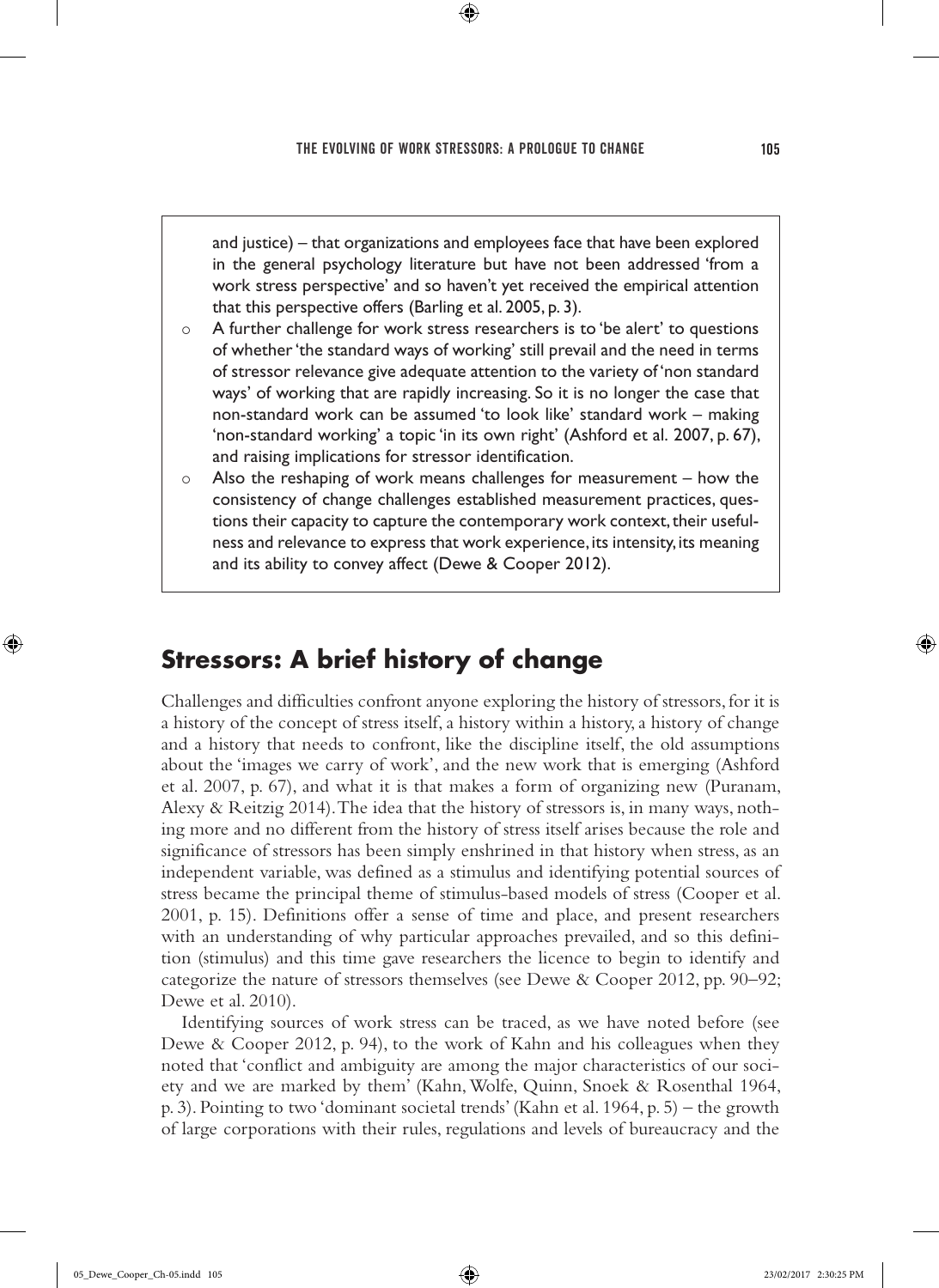⊕

increasing significance of technology – Kahn and his colleagues laid the foundations, and the first category of stressors were expressed through the concepts of role conflict, role ambiguity and later role overload. Stressors that, even today, still have a remarkable presence and continue to attract considerable attention (Dewe et al. 2010), with researchers exploring how changing work roles and demands 'continue to enrich and develop' our understanding (Hellgren et al. 2008, p. 61) and where and why more research is needed before our work can be said to be complete (Beehr & Glazer 2005). Others were soon to contribute with frameworks for categorizing stressors laying the groundwork and setting the benchmarks against which change and evolution could be measured (Beehr 1985, 1998; Beehr & Newman 1978; Cooper & Marshall 1976, 1980; Ivancevich & Matteson 1980; McGrath 1970; Quick & Quick 1984; Sutherland & Cooper 1988). As noted in earlier chapters, as our understanding of the concept of stress developed and focused more on its 'transactional' properties, the definition of stress as a stimulus has taken on 'more of a historical value' (Dewe et al. 2010, p. 3), but the idea of continuing to understand the nature of stressors through their evolving properties remains crucial if the authority of the term is to be maintained and assume a level of relevance.

Before moving to the evolving nature of stressors, it is interesting to touch on the idea of a history within a history. As mentioned, the history of stressors is part of the broader history of the stress concept as it moved through various iterations from a focus on its interactional properties (stimulus-response) to the sequencing and unfolding of a stressful encounter, where definitions required researchers to explore the nature of the 'transaction', and those processes that linked the individual and the environment (Lazarus 1999). But the development of stressors has had its own history within a history as for a time research attention turned to the idea of the role and importance of critical life events (Holmes & Masuda 1974; Holmes & Rahe 1967; Dohrenwend & Dohrenwend 1974). The debate that followed this work ranged (Cooper & Dewe 2004, pp. 41–51) across a number of issues but settled on two: whether life events were best measured objectively or subjectively (see Dohrenwend & Shrout 1985; Jones & Kinman 2001; Lazarus, DeLongis, Folkman & Gruen 1985), or whether 'daily hassles and uplifts' (Kanner, Coyne, Schaefer & Lazarus 1981, p. 1) had more utility as a measure because they more closely reflected individual experiences (Jones & Kinman 2001). The debate ebbed and flowed for almost a decade before the interest in critical 'life event research' began to wane (Cooper & Dewe 2004, pp. 47–51). Two reasons are offered for this. Both touch a nerve when considering the measurement of stressors. The first offered by Lazarus (1999) concerned the failure to give enough attention to the meanings individuals give to such events, and the second stems from the view that the 'list of events did not keep up-to-date or [remain] comprehensive enough' (Cooper & Dewe 2004, p. 51).

We now turn to how stressor research has been nurtured and shaped by the forces discussed, not just in this chapter, but in those chapters that have preceded it. Looking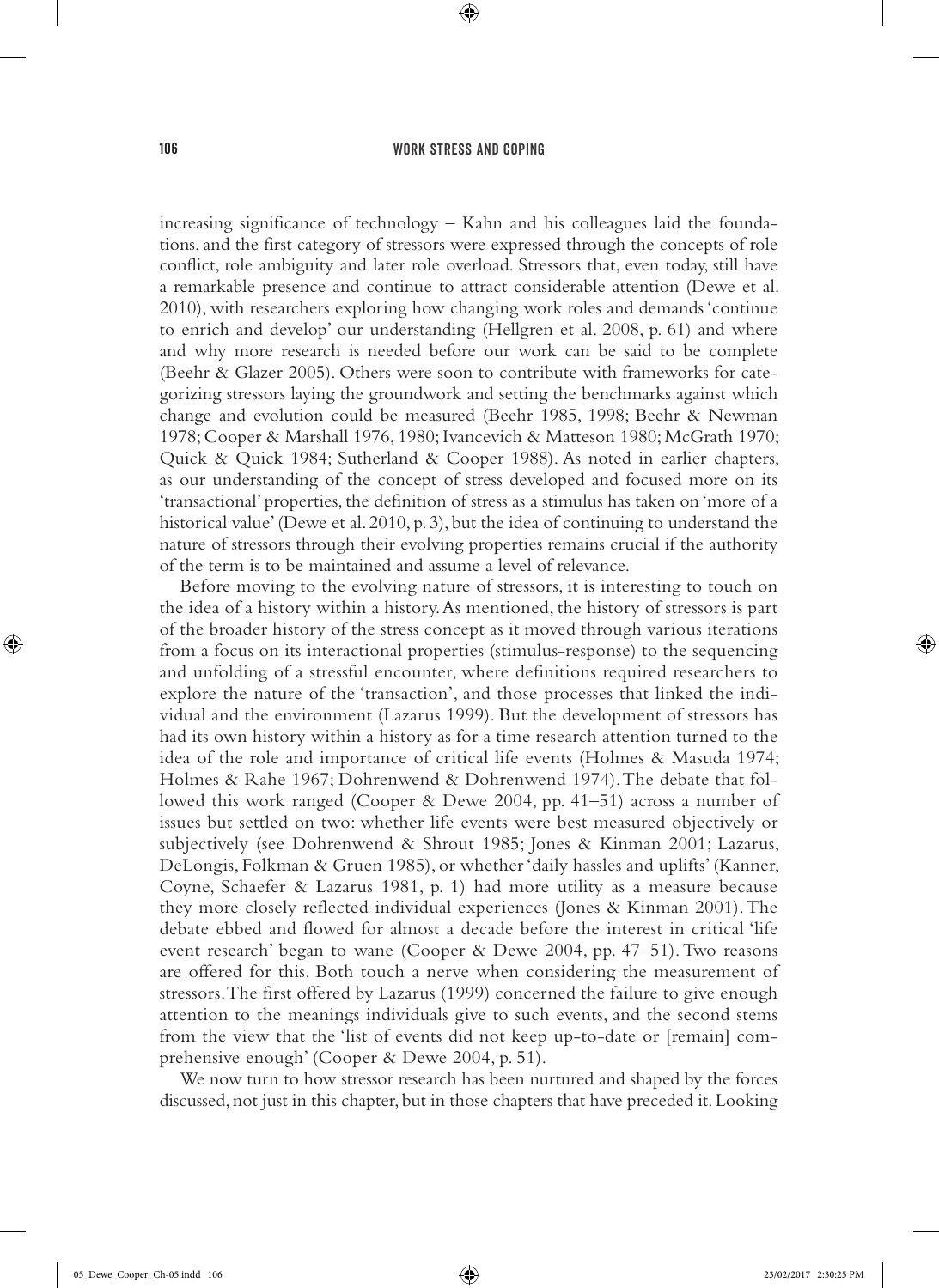⊕

back over the 1980s, Burke points to what he describes as 'increasingly important contemporary sources' of stressors tempered by 'the effects of the economic recession' (1988, p. 93; Dewe & Cooper 2012, p. 94) including mergers and acquisitions, job future ambiguity and insecurity and organizational locking-in where employees felt 'boxed-in'. 'It would not be an exaggeration', Burke concluded from his review, to say that 'occupational stress has become a central topic in the field of organizational behavior' (1988, p. 106). The 1980s also witnessed the spread of computers through the workplace, with mounting concerns about how this innovation may 'present more difficulties' in terms of adaptation and coping 'than many work situations' (Briner & Hockey 1988, p. 135). By the 1990s Dewe and his colleagues noted that against a backdrop of social, economic and political change, more cognitively demanding jobs, a greater urgency to restructure, a more complex human resource environment, and the ever presence of technological change and innovation, these forces simply reinforced feelings of job insecurity, the intensity of work, the demands of technology and a deterioration in working relationships and work behaviours (Dewe et al. 2010, pp. 233–239; Dewe & Cooper 2012, p. 94). So by the time the new millennium was to mark its first five years the term 'contemporary stressors' had grown to cover, because of their salience and reach, those stressors that captured the impact of technology, the issue of job insecurity, the continually evolving nature of work–life demands, and the challenging behaviours they provoked (Barling et al. 2005; Sulsky & Smith 2005; Cooper & Robertson 2013).

Yet it was not to end there, as researchers were to be confronted by 'something of a different challenge' (Barling et al. 2005, p. 3). This challenge required researchers to recognize that there are a considerable number of issues – indeed potential stressors – that organizations and employees faced that have been explored in the general organizational behaviour/psychology literature, but have not been addressed 'from a work stress perspective' and so have not yet received the empirical attention that this perspective offers (Barling et al. 2005, p. 3). Examples of these issues and their potency as stressors include: terrorism (Inness & Barling 2005); poor leadership (Kelloway, Sivanathan, Francis & Barling 2005); organizational politics (Harris & Kacmar 2005); and organizational justice (Cropanzano, Goldman & Benson 2005); not forgetting the growing body of work on workplace violence (Budd, Arvey & Lawless 1996; Kelloway, Barling & Hurrell 2006; LeBlanc & Kelloway 2002). While our attention is on contemporary work stressors, their evolution and how they are expressed in work, we need also to acknowledge the research that continues on more established stressors and how they are refined and need to be continuity assessed to ensure that they maintain a sense of relevance and express the nature of the work experience. Examples here would include the work on refining our understanding of the nature of role stressors (Beehr & Glazer 2005; Hellgren et al. 2008), issues of crossover (Bakker et al. 2009) and segmentation and integration in relation to work–life balance (Ashforth et al. 2000; Kreiner 2006).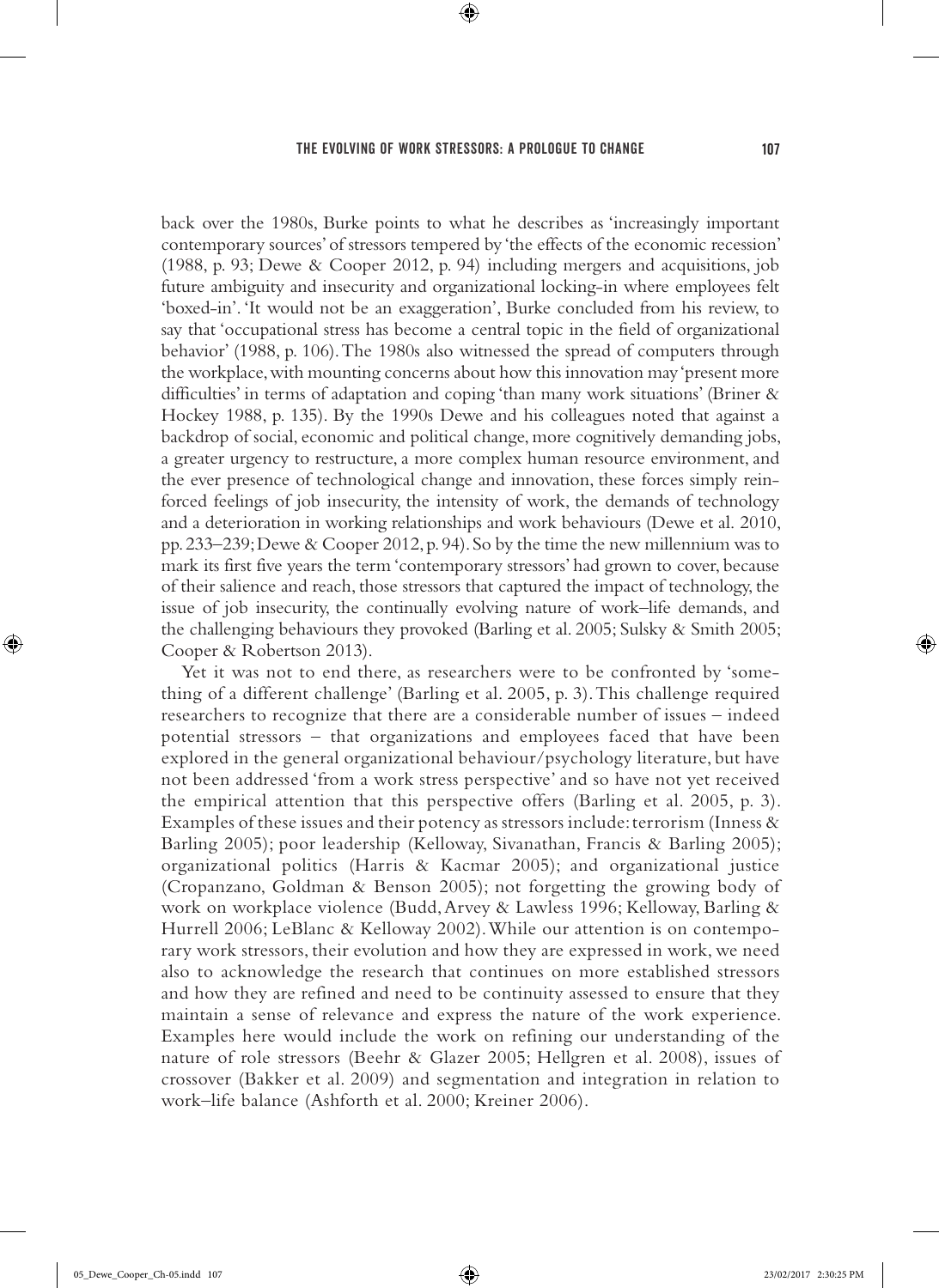⊕

Finally, work stress researchers, like all in the discipline, need to be alert to the 'change that is clearly afoot' and how the assumption that the 'standard ways of working' still prevail, fails to give adequate attention to the variety of 'non-standard ways' of working that are rapidly increasing. It is no longer the case that non-standard working can be assumed to 'look like' standard working, making 'nonstandard work a topic worthy of study' in its own right (Ashford et al. 2007, p. 67). Researchers need now to ensure that meeting the challenges of capturing the nature and experiences of what is best described as a 'blended workforce', where standard and nonstandard workers work together, needs at the very least new theories and new measures that 'are central to filling in a portrait of this new future' (Ashford et al. 2007, p. 106). In a similar way, when the question of 'what makes a form of organizing new?' is posed, then, as Puranam and his colleagues suggest, this requires an exploration of what it is that is 'novel and unique' about solutions to the universal processes of organizations (Puranam et al. 2014, p. 177). The detailed analysis by Puranam and his colleagues, and their approach to the issue of novelty and newness, represents another challenge for researchers wishing to better understand the changing nature of how work is organized and how measures need to be attuned to those work features that make a difference. From here and from this context of change, history and evolution we turn in the next chapter to exploring a new generation of stressors and the measurement challenges that face researchers when attempting to capture the contemporary work experience.

## **Summary**

♠

Our aim in this chapter, whilst acknowledging the complexity of the forces of change, is to explore how, as work and working lives are reshaped and refashioned by change, work stressors also evolve to reflect the changing nature of the work experience and so present researchers with challenges as to the relevance of our measures, their interpretation, meaning and significance to those completing them and their usefulness in capturing the work/well-being relationship. By thinking in terms of three themes that express the forces of change we signal the importance of the context and the descriptive knowledge it provides to understanding why different stressors emerge when they do; the importance of refining our measures so they reflect the changing nature of the work experience endorsing the significance of the concept of relevance and reflecting its importance as a methodological tool. We suggest that three themes reflect the reshaping and refashioning of work stressors: organizational restructuring through mergers and acquisitions; the shift to knowledge work; and the reshaping of work. These three themes represent the 'global focus' (Gratton 2014, p. 24) but, as Gratton reminds us, 'work takes place in the context of families, expectations and hopes; it takes place within the context of the community and in the context of economic and political structures' (2014, p. 25).